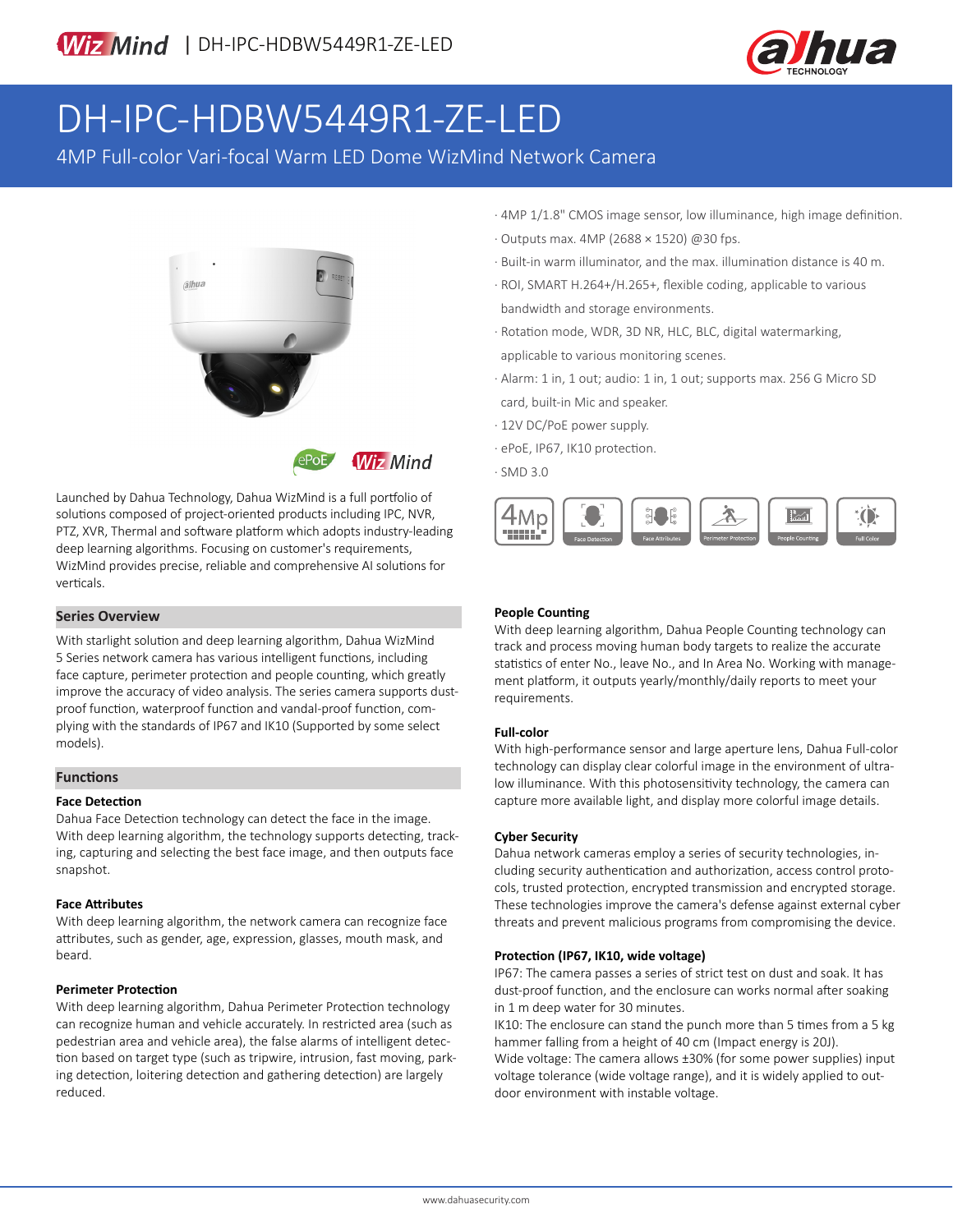# Wiz Mind | DH-IPC-HDBW5449R1-ZE-LED

# **Technical Specification**

| Camera                          |      |                                                                 |                                |                                        |                               |
|---------------------------------|------|-----------------------------------------------------------------|--------------------------------|----------------------------------------|-------------------------------|
| Image Sensor                    |      | 1/1.8" CMOS                                                     |                                |                                        |                               |
| Max. Resolution                 |      | 2688 (H) × 1520 (V)                                             |                                |                                        |                               |
| <b>ROM</b>                      |      | 128 M                                                           |                                |                                        |                               |
| <b>RAM</b>                      |      | 512 M                                                           |                                |                                        |                               |
| <b>Scanning System</b>          |      | Progressive                                                     |                                |                                        |                               |
| <b>Electronic Shutter Speed</b> |      | Auto/Manual 1/3 s-1/100,000 s                                   |                                |                                        |                               |
| Min. Illumination               |      | 0.0005Lux@F1.0                                                  |                                |                                        |                               |
| S/N Ratio                       |      | >56 dB                                                          |                                |                                        |                               |
| <b>Illumination Distance</b>    |      | 40m(131.2 ft)                                                   |                                |                                        |                               |
| Illuminator On/Off Control      |      | Auto/Manual                                                     |                                |                                        |                               |
| <b>Illuminator Number</b>       |      | 3(Warm light)                                                   |                                |                                        |                               |
| Pan/Tilt/Rotation Range         |      | Pan: 0°-355°<br>Tilt: 0°-80°<br>Rotation: 0°-355°               |                                |                                        |                               |
| Lens                            |      |                                                                 |                                |                                        |                               |
| Lens Type                       |      | Motorized vari-focal                                            |                                |                                        |                               |
| Mount Type                      |      | $\phi$ 14                                                       |                                |                                        |                               |
| Focal Length                    |      | 2.7 mm-12 mm                                                    |                                |                                        |                               |
| Max. Aperture                   |      | F1.0                                                            |                                |                                        |                               |
| Field of View                   |      | Horizontal: 115°-48°<br>Vertical: 59°-27°<br>Diagonal: 142°-55° |                                |                                        |                               |
| Iris Type                       |      | Auto                                                            |                                |                                        |                               |
| <b>Close Focus Distance</b>     |      | 1.75m(5.74 ft)                                                  |                                |                                        |                               |
| <b>DORI</b><br>Distance         | Lens | Detect                                                          | Observe                        | Recognize                              | Identify                      |
|                                 | W    | 60.4 m<br>$(198.2 \text{ ft})$                                  | 24.1 m<br>$(79.1 \text{ ft})$  | 12 <sub>m</sub><br>$(39.4 \text{ ft})$ | 6 m<br>$(19.7 \text{ ft})$    |
|                                 | т    | 128.6 m<br>$(421.9 \text{ ft})$                                 | 51.4 m<br>$(168.6 \text{ ft})$ | 25.7 m<br>(84.3 ft)                    | 12.8 m<br>$(42.0 \text{ ft})$ |
| Smart event                     |      |                                                                 |                                |                                        |                               |

| <b>IVS</b>                 | Abandoned object; missing object                                                                                                                                                                                                                                             |
|----------------------------|------------------------------------------------------------------------------------------------------------------------------------------------------------------------------------------------------------------------------------------------------------------------------|
| Heat Map                   | Yes                                                                                                                                                                                                                                                                          |
| Professional, intelligent  |                                                                                                                                                                                                                                                                              |
| IVS (Perimeter Protection) | Tripwire; intrusion; fast moving (the three functions<br>support the classification and accurate detection<br>of vehicle and human); loitering detection; people<br>gathering; parking detection                                                                             |
| <b>Face Detection</b>      | Face detection; track; optimization; snapshot; face<br>enhancement; face exposure; face matting setting:<br>face, single inch photo; three snapshot methods:<br>real-time snapshot, optimization snapshot, quality<br>priority; face angle filter; optimization time setting |

| <b>People Counting</b>   | Support the counting of enter number, leave<br>number and pass number, and displaying and<br>outputting yearly/ monthly/weekly/daily reports<br>Support the counting of number in area, and 4 rules<br>configuration Count number of people or stay time<br>and link alarm Support queue management, and 4<br>rules configuration. Count number of people or stay<br>time and link alarm |  |  |
|--------------------------|------------------------------------------------------------------------------------------------------------------------------------------------------------------------------------------------------------------------------------------------------------------------------------------------------------------------------------------------------------------------------------------|--|--|
| Intelligent Search       | Work together with Smart NVR to perform refine<br>intelligent search, event extraction and merging to<br>event videos.                                                                                                                                                                                                                                                                   |  |  |
| Video                    |                                                                                                                                                                                                                                                                                                                                                                                          |  |  |
| Video Compression        | H.265; H.264; H.264H; H.264B; MJPEG (only<br>supported by the sub stream)                                                                                                                                                                                                                                                                                                                |  |  |
| Smart Codec              | Smart H.265+/Smart H.264+                                                                                                                                                                                                                                                                                                                                                                |  |  |
| Video Frame Rate         | Main stream: 2688 × 1520 (1 fps-25/30 fps)<br>Sub stream: D1 (1 fps-25/30 fps)<br>Third stream: 1080p (1 fps-25/30 fps)<br>*The values above are the max. frame rates of each stream;<br>for multiple streams, the values will be subjected to the<br>total encoding capacity.                                                                                                           |  |  |
| Stream Capability        | 3 streams                                                                                                                                                                                                                                                                                                                                                                                |  |  |
| Resolution               | 4M (2688 × 1520); 4M (2560 × 1440); 3M (2304 ×<br>1296); 1080p (1920 × 1080); 1.3M (1280 × 960);<br>720p (1280 × 720); D1 (704 × 576/704 × 480); VGA<br>$(640 \times 480)$ ; CIF $(352 \times 288/352 \times 240)$                                                                                                                                                                       |  |  |
| <b>Bit Rate Control</b>  | CBR/VBR                                                                                                                                                                                                                                                                                                                                                                                  |  |  |
| Video Bit Rate           | H.264: 32 kbps-8192 kbps<br>H.265: 12 kbps-8192 kbps                                                                                                                                                                                                                                                                                                                                     |  |  |
| Day/Night                | Color/B/W                                                                                                                                                                                                                                                                                                                                                                                |  |  |
| BLC                      | Yes                                                                                                                                                                                                                                                                                                                                                                                      |  |  |
| HLC                      | Yes                                                                                                                                                                                                                                                                                                                                                                                      |  |  |
| WDR                      | 140 dB                                                                                                                                                                                                                                                                                                                                                                                   |  |  |
| Scene Self-adaptation    | Yes                                                                                                                                                                                                                                                                                                                                                                                      |  |  |
| White Balance            | Auto/natural/street lamp/outdoor/manual/regional<br>custom                                                                                                                                                                                                                                                                                                                               |  |  |
| Gain Control             | Auto/Manual                                                                                                                                                                                                                                                                                                                                                                              |  |  |
| <b>Noise Reduction</b>   | 3D <sub>NR</sub>                                                                                                                                                                                                                                                                                                                                                                         |  |  |
| <b>Motion Detection</b>  | OFF/ON (4 areas, rectangular)                                                                                                                                                                                                                                                                                                                                                            |  |  |
| Region of Interest (RoI) | Yes (4 areas)                                                                                                                                                                                                                                                                                                                                                                            |  |  |
| Defog                    | Yes                                                                                                                                                                                                                                                                                                                                                                                      |  |  |
| Image Rotation           | 0°/90°/180°/270°                                                                                                                                                                                                                                                                                                                                                                         |  |  |
| Mirror                   | Yes                                                                                                                                                                                                                                                                                                                                                                                      |  |  |
| Privacy Masking          | 4 areas                                                                                                                                                                                                                                                                                                                                                                                  |  |  |
| Audio                    |                                                                                                                                                                                                                                                                                                                                                                                          |  |  |
| Built-in MIC             | Yes                                                                                                                                                                                                                                                                                                                                                                                      |  |  |
| Audio Compression        | PCM; G.711a; G.711Mu; G.726; AAC; G.723                                                                                                                                                                                                                                                                                                                                                  |  |  |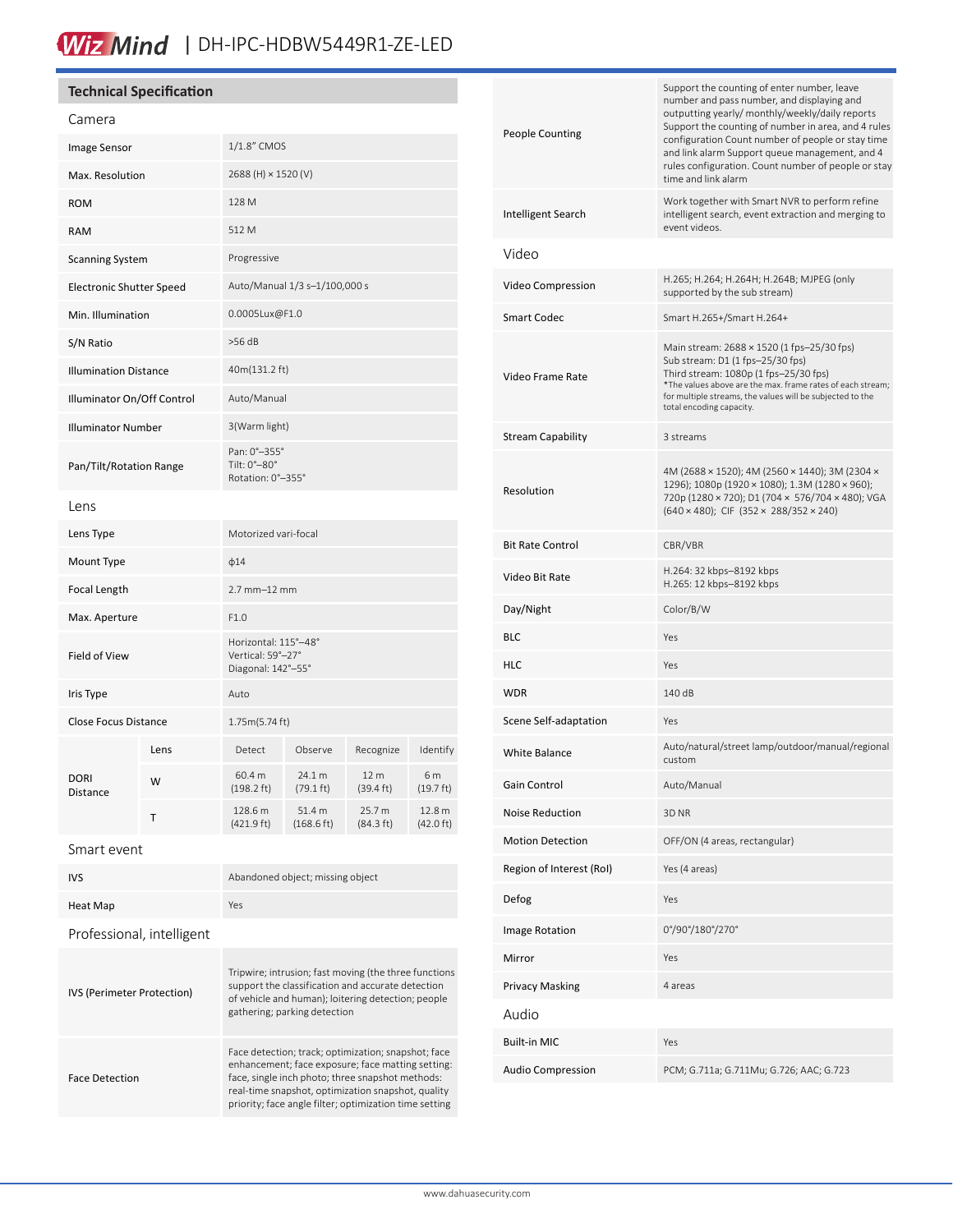# Wiz Mind | DH-IPC-HDBW5449R1-ZE-LED

| Alarm                       |                                                                                                                                                                                                                                                                                                                                                                                                                                                                                       |  |
|-----------------------------|---------------------------------------------------------------------------------------------------------------------------------------------------------------------------------------------------------------------------------------------------------------------------------------------------------------------------------------------------------------------------------------------------------------------------------------------------------------------------------------|--|
| Alarm Event                 | No SD card; SD card full; SD card error; network<br>disconnection; IP conflict; illegal access; motion<br>detection; video tampering; scene changing;<br>intrusion; tripwire; abandoned object; missing<br>object; fast moving; parking detection; loitering<br>detection; people gathering; input abnormal<br>detection; intensity change detection; people<br>counting; face detection; people counting in area;<br>stay alarm; people No. exception detection; queue<br>management |  |
| Network                     |                                                                                                                                                                                                                                                                                                                                                                                                                                                                                       |  |
| Network                     | RJ-45 (10/100 Base-T)                                                                                                                                                                                                                                                                                                                                                                                                                                                                 |  |
| SDK and API                 | Yes                                                                                                                                                                                                                                                                                                                                                                                                                                                                                   |  |
| <b>Cyber Security</b>       | Video encryption; configuration encryption; Digest;<br>WSSE; account lockout; security logs; generation<br>and importing of X.509 certification; HTTPS; trusted<br>boot; trusted execution; trusted upgrade                                                                                                                                                                                                                                                                           |  |
| Network Protocol            | IPv4; IPv6; HTTP; HTTPS; TCP; UDP; ARP; RTP; RTSP;<br>RTCP; RTMP; SMTP; FTP; SFTP; DHCP; DNS; DDNS;<br>QoS; UPnP; NTP; Multicast; ICMP; IGMP; NFS;<br>SAMBA; PPPoE; 802.1x; SNMP                                                                                                                                                                                                                                                                                                      |  |
| Interoperability            | ONVIF (Profile S/Profile G/Profile T); CGI; Milestone;<br>P <sub>2</sub> P                                                                                                                                                                                                                                                                                                                                                                                                            |  |
| User/Host                   | 20 (Total bandwidth: 80 M)                                                                                                                                                                                                                                                                                                                                                                                                                                                            |  |
| Storage                     | FTP; SFTP; Micro SD card (support max. 256 G); NAS                                                                                                                                                                                                                                                                                                                                                                                                                                    |  |
| <b>Browser</b>              | IE: IE8 and later<br>Chrome<br>Firefox<br>Safari: Safari 12 and later                                                                                                                                                                                                                                                                                                                                                                                                                 |  |
| Management Software         | Smart PSS; DSS; DMSS                                                                                                                                                                                                                                                                                                                                                                                                                                                                  |  |
| <b>Mobile Client</b>        | IOS; Android                                                                                                                                                                                                                                                                                                                                                                                                                                                                          |  |
| Certification               |                                                                                                                                                                                                                                                                                                                                                                                                                                                                                       |  |
| Certifications              | CE-LVD: EN62368-1<br>CE-EMC: Electromagnetic Compatibility Directive<br>2014/30/EU<br>FCC: 47 CFR FCC Part 15, Subpart B<br>UL/CUL: UL60950-1 CAN/CSA C22.2 No.60950-1-07                                                                                                                                                                                                                                                                                                             |  |
| Port                        |                                                                                                                                                                                                                                                                                                                                                                                                                                                                                       |  |
| Audio Input                 | 1 channel (RCA port)                                                                                                                                                                                                                                                                                                                                                                                                                                                                  |  |
| <b>Audio Output</b>         | 1 channel (RCA port)                                                                                                                                                                                                                                                                                                                                                                                                                                                                  |  |
| Alarm Input                 | 1 channel in: 5mA 3V-5V DC                                                                                                                                                                                                                                                                                                                                                                                                                                                            |  |
| Alarm Output                | 1 channel out: 300mA 12V DC                                                                                                                                                                                                                                                                                                                                                                                                                                                           |  |
| Power                       |                                                                                                                                                                                                                                                                                                                                                                                                                                                                                       |  |
| Power Supply                | 12V DC (±30%)/PoE (802.3af)/ePoE                                                                                                                                                                                                                                                                                                                                                                                                                                                      |  |
| Power Consumption           | Basic power consumption: 2.3W (12V DC); 2.9W<br>(PoE)<br>Max. power consumption (H.265 + max. stream<br>+ intelligent function + LED on): 11.2W (12V DC);<br>12.2W (PoE)                                                                                                                                                                                                                                                                                                              |  |
| Fnvironment                 |                                                                                                                                                                                                                                                                                                                                                                                                                                                                                       |  |
| <b>Operating Conditions</b> | -30°C to +60°C (-22°F to +140°F)/Less than 95% RH                                                                                                                                                                                                                                                                                                                                                                                                                                     |  |
| <b>Strorage Conditions</b>  | $-40^{\circ}$ C to +60 $^{\circ}$ C (-40 $^{\circ}$ F to +140 $^{\circ}$ F)                                                                                                                                                                                                                                                                                                                                                                                                           |  |

| <b>Protection Grade</b> | IP67; IK10                                              |
|-------------------------|---------------------------------------------------------|
| Structure               |                                                         |
| Casing                  | Metal                                                   |
| <b>Dimensions</b>       | 105 mm $\times$ $\phi$ 126 mm $(4.1" \times \phi$ 5.0") |
| Net Weight              | 716.4 g (1.6 lb)                                        |
| <b>Gross Weight</b>     | 929.7 $g(2.0 \text{ lb})$                               |

| <b>Ordering Information</b> |                                     |                                                                        |  |  |
|-----------------------------|-------------------------------------|------------------------------------------------------------------------|--|--|
| Type                        | Part Number                         | Description                                                            |  |  |
| 4MP Camera                  | $DH-IPC-$<br>HDBW5449R1P-<br>ZE-LED | 4MP Full-color Vari-focal Warm LED Dome<br>WizMind Network Camera, PAL |  |  |
|                             | IPC-HDBW5449R1P-<br><b>7F-LED</b>   | 4MP Full-color Vari-focal Warm LED Dome<br>WizMind Network Camera, PAL |  |  |
|                             | <b>PFA137</b>                       | Junction Box                                                           |  |  |
|                             | PFA200W                             | Rain Shade                                                             |  |  |
|                             | PFB203W                             | Wall Mount                                                             |  |  |
|                             | <b>PFA152-F</b>                     | Pole Mount                                                             |  |  |
| Accessories                 | <b>PFA109</b>                       | Mount Adapter                                                          |  |  |
| (optional)                  | PFB220C                             | <b>Celling Mount</b>                                                   |  |  |
|                             | PFM321D                             | 12V DC/1A Power Adapter                                                |  |  |
|                             | LR1002-1ET/1EC                      | Single-port Long Reach Ethernet over Coax<br><b>Fxtender</b>           |  |  |
|                             | <b>PFM900-F</b>                     | Integrated Mount Tester                                                |  |  |
|                             | <b>PFM114</b>                       | TLC SD Card                                                            |  |  |